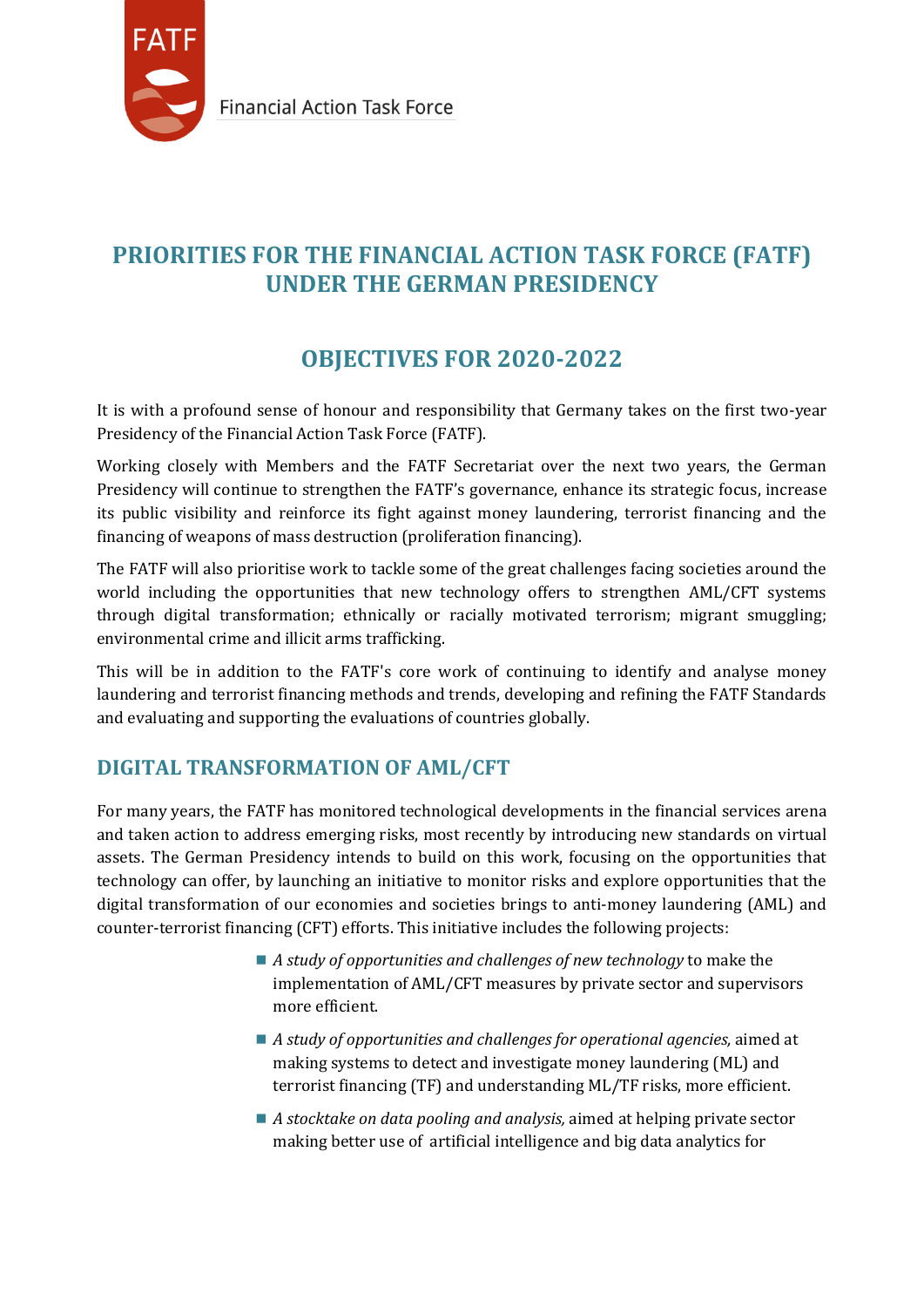AML/CFT, and increasing the efficiency of regulatory compliance, while ensuring a high level of data protection.

To accompany and guide this work on digital transformation, the FATF will create a high-level roundtable at which it aims to enter into an open-minded and informed dialogue with key groups such as data protection authorities and technology developers.

### **FINANCING OF ETHNICALLY OR RACIALLY MOTIVATED TERRORISM**

Ethnically or racially motivated terrorist attacks (sometimes also referred to as "right wing terrorist" or "far right terrorist" attacks) have increased worldwide in recent years. These attacks (including in Christchurch, Pittsburgh, Halle, Hanau) tragically highlight the importance of raising awareness and further analysing the phenomenon, including the underlying financing schemes. The German Presidency plans to improve understanding in the international community of financial flows and (cross-border) linkages between these terror groups and individuals, their means and donor structures as well as typical *modi operandi*.

## **MONEY LAUNDERING AND MIGRANT SMUGGLING**

Migrant smuggling is a transnational organised crime that continues to generate significant revenue for criminal networks and their supporters. The illicit proceeds gained from this activity often come at a terrible human cost as thousands die on perilous journeys or find themselves in the hands of criminal smugglers. Separately, there is concern that foreign terrorist fighters and terrorist organisations exploit irregular migration.

The German Presidency proposes a new FATF initiative to focus on financial flows and ML/TF linked to migrant smuggling networks and their transnational routes. The initiative would build on existing work by UNODC, Interpol and others, and capitalise on regional insights from FATF-style Regional Bodies (FSRB's).

#### **ENVIRONMENTAL CRIME**

Environmental crime spans a wide range of unlawful activities including illegal logging, illegal wildlife trade and waste management. Left unchecked, these activities can have far-reaching implications for the environment, economy, and public health and safety. It is estimated that the total monetary value of illegal extraction of and trade with natural resources and waste alone is worth between USD 91–  $259$  billion annually<sup>1</sup>. The German Presidency wants to expand on the work to prevent illegal wildlife trade, conducted under the Chinese Presidency, by focussing on the wider issue of environmental crime and its connections with ML/TF. The work will draw on analysis of the financial flows linked to relevant forms of environmental crime in order to raise awareness of relevant ML/TF risks, and to inform possible further work on potential policy implications.

l

<sup>&</sup>lt;sup>1</sup> UNEP and Interpol.